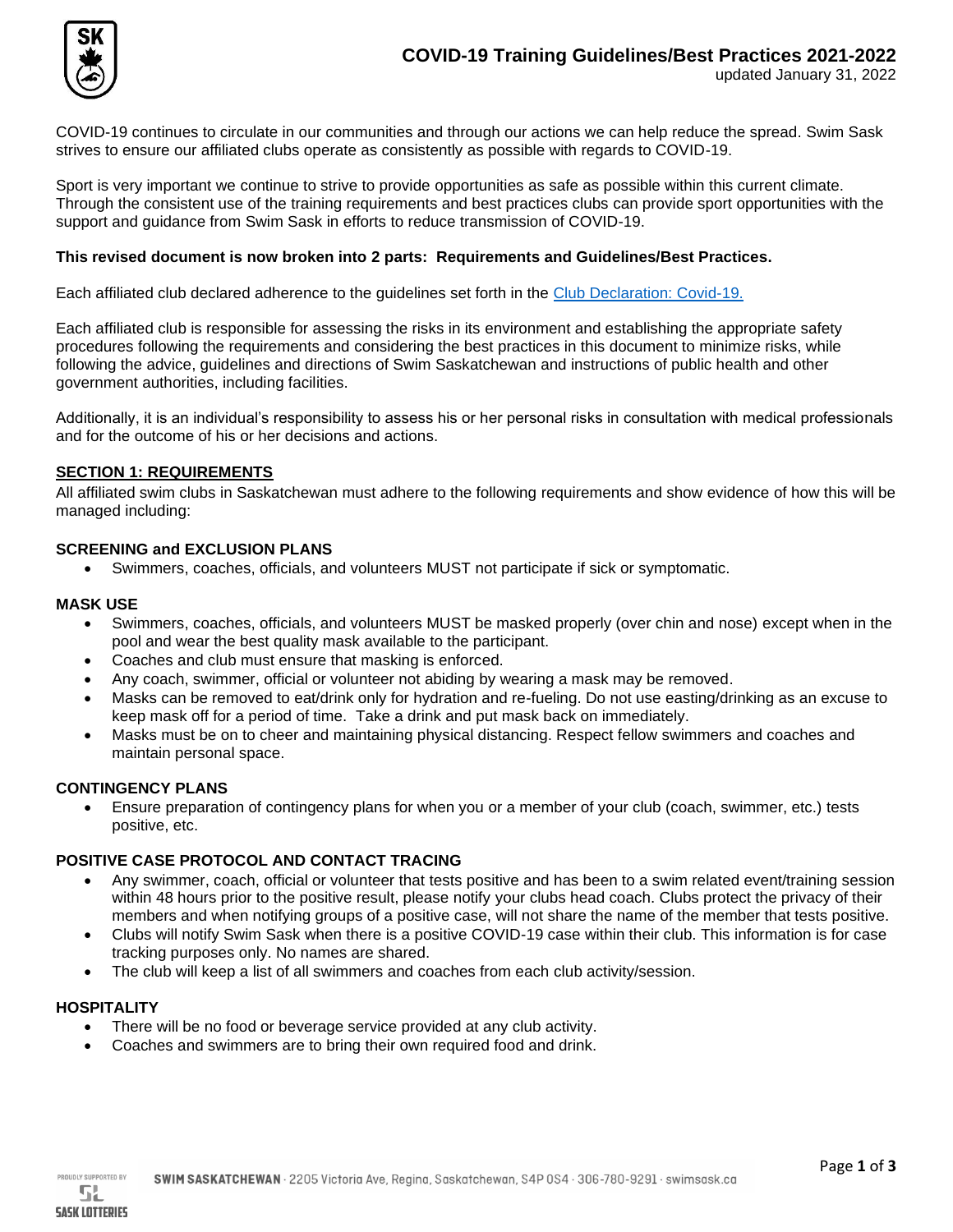

## **SECTION 2: GUIDELINES/BEST PRACTICES**

# **VACCINATION**

- We encourage all members to be fully vaccinated.
	- Swim Sask highly recommends and asks clubs to strongly consider:
		- $\circ$  only vaccinated members, who are over age of vaccine eligibility, attend training.
		- o members who are not vaccinated, not attend training until such time as they can be vaccinated.

## **PHYSICAL DISTANCING**

- Physical distancing is encouraged while on the deck and in the change rooms and during club activity.
- Access outdoor facilities where possible (dryland, training, meetings, etc.)
- Increase ventilation/air circulation, providing natural ventilation, when possible, in indoor facilities.
- Keep time gathered to a minimum.
- Establish one-way flow of swimmers and coaches where/when possible.
- Consider smaller group sizes and reduced lane assignments.

## **SANITIZATION AND HYGIENE**

• Encourage proper hand and personal hygiene.

# **SPECTATORS**

- Reduce spectators and/or find alternative ways to view sessions.
- Swim Sask highly recommends and asks that only those that have been vaccinated attend.

# **TRAVEL**

- Clubs must remain aware of the current COVID-19 situation in communities they are considering travelling to.
- Appropriate measures should be taken to ensure the safety of all members when travelling.
- Team Travel: masks must be worn in common areas (on buses, etc.) and extra cautions must be adhered to for accommodations and dining. If clubs are doing team travel, then do so with caution.
- Follow all public health orders regarding travel.
- Inter-provincial Travel should be guided by public health recommendations and orders both in Saskatchewan and the destination province. Clubs considering traveling out of province need to consider carefully.
- Travelling out of country for anything within our sport should not be done while federal government advisory is in place and is not supported by Swim Sask.

## *Training and Competitions documents have been written in consultation with and reference to:*

# **RESOURCES**

- Dr. Kathy Lawrence BSc, MD, CCFP, FCFP Provincial Head Academic Family Medicine (Sask Health Authority and University of Saskatchewan)
- Gary Thronberg, RPN (BADMIN Health Services) Five Hills Health Region, Saskatchewan Director Officials, Swim Saskatchewan

## **REFERENCES**

- [Living With COVID-19 Government of Saskatchewan](https://www.saskatchewan.ca/government/health-care-administration-and-provider-resources/treatment-procedures-and-guidelines/emerging-public-health-issues/2019-novel-coronavirus/living-with-covid-19)
- [Public Health Measures: Government of Saskatchewan](https://www.saskatchewan.ca/government/health-care-administration-and-provider-resources/treatment-procedures-and-guidelines/emerging-public-health-issues/2019-novel-coronavirus/public-health-measures)
- [COVID-19 in Saskatchewan: Saskatchewan Health Authority](https://www.saskhealthauthority.ca/your-health/conditions-diseases-services/covid-19-saskatchewan)
- **[Physician Town Hall: Saskatchewan Health Authority](https://www.saskhealthauthority.ca/intranet/medical-staff/physician-town-halls)**
- **[Swimming Canada Competition Facility Guidelines](https://www.swimming.ca/en/resources/facilities/facility-series/)**
- [Swim Sask: COVID-19](http://www.swimsask.ca/news/covid-19.html)